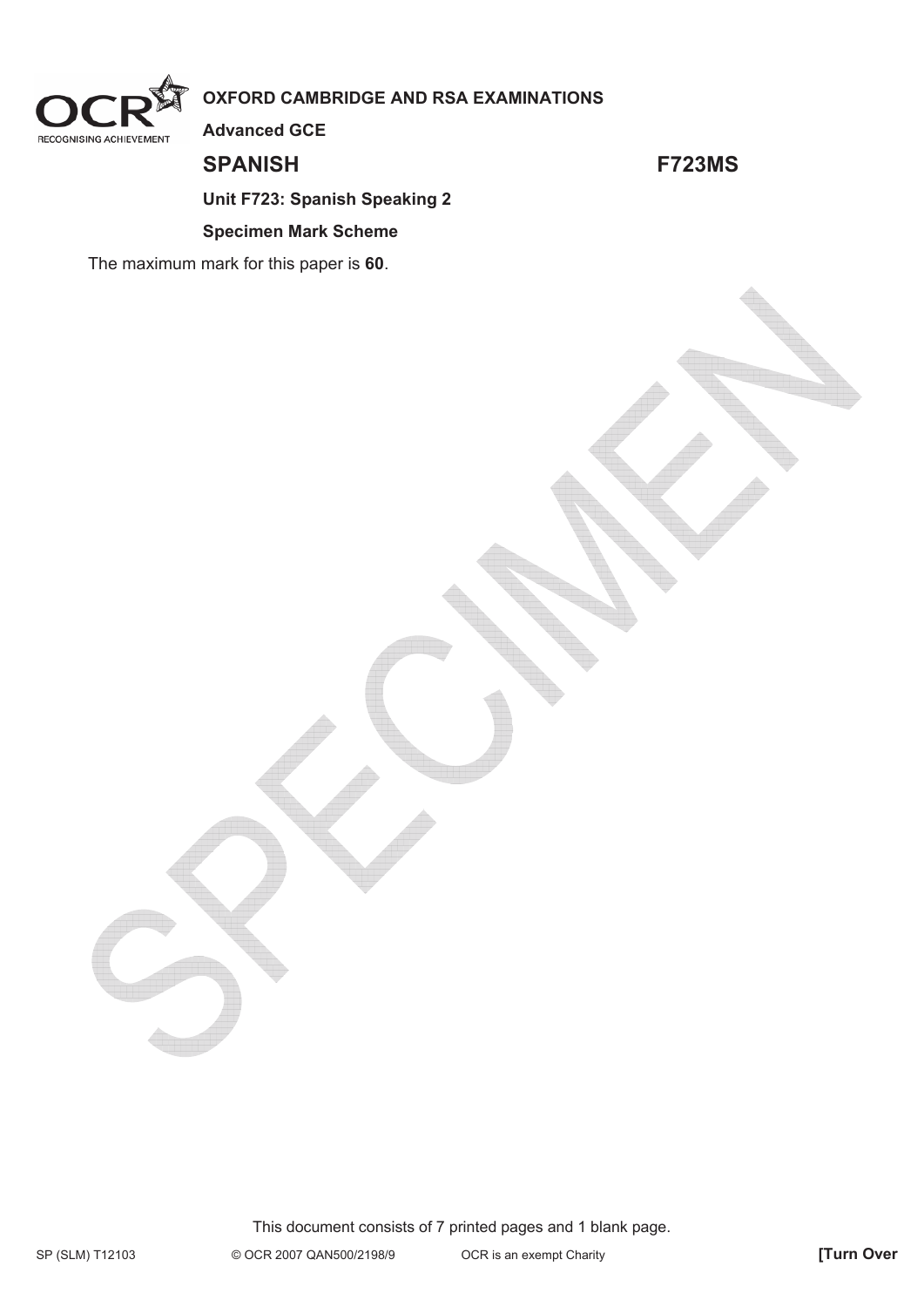| $\overline{2}$                            |                 |                        |              |
|-------------------------------------------|-----------------|------------------------|--------------|
| <b>Section 1: Discussion of Article</b>   |                 |                        |              |
| <b>Answer</b>                             |                 |                        | <b>Marks</b> |
| Understanding of and response to examiner | AO <sub>1</sub> | Grid L                 | $[10]$       |
| Understanding of and response to text     | AO <sub>2</sub> | Grid K                 | $[10]$       |
|                                           |                 |                        |              |
| Quality of Language (Accuracy)            | AO <sub>3</sub> | Grid C.1               | [5]          |
| Quality of Language (Range)               | AO <sub>3</sub> | Grid F.1               | [5]          |
|                                           |                 | <b>Section 1 Total</b> | [30]         |
|                                           |                 |                        |              |
| <b>Section 2: Topic Discussion</b>        |                 |                        |              |
| <b>Answer</b>                             |                 |                        | <b>Marks</b> |
| Development and justification of ideas    | AO <sub>1</sub> | Grid M                 | $[10]$       |
| Fluency, spontaneity, responsiveness      | AO <sub>1</sub> | Grid E.2               | [5]          |
| Pronunciation and intonation              | AO <sub>1</sub> | Grid G                 | [5]          |
|                                           |                 |                        |              |
| Quality of Language (Accuracy)            | AO <sub>3</sub> | Grid C.1               | [5]          |
| Quality of Language (Range)               | AO <sub>3</sub> | Grid F.1               | [5]          |
|                                           |                 | <b>Section 2 Total</b> | [30]         |
|                                           |                 | <b>Paper Total</b>     | [60]         |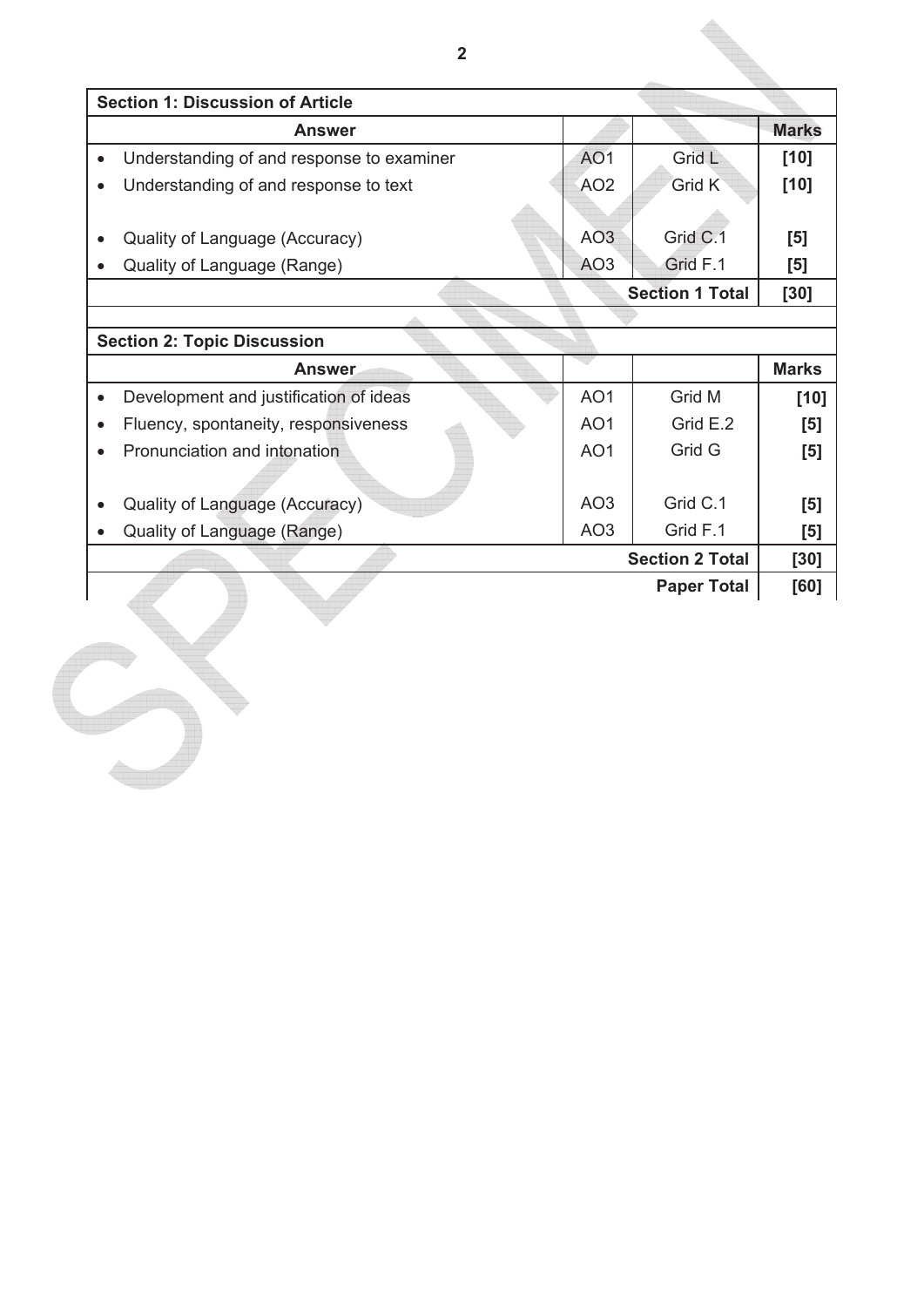#### **Section 1: Discussion of Article**

### **Grid K : Understanding of and response to text [10 marks]**

| $0 - 2$  | Supplies no relevant information or only one or two of the<br>points from the text. Minimal understanding shown of text.                                                                                  |
|----------|-----------------------------------------------------------------------------------------------------------------------------------------------------------------------------------------------------------|
| $3 - 4$  | Supplies some of the main points and details but shows<br>limited ability to infer meaning. May experience difficulties<br>with more complex language.                                                    |
| $5-6$    | Supplies most of the main points and some details from the<br>text. Shows a reasonable level of understanding of the text,<br>including points of view where relevant. Some ability to infer<br>meaning.  |
| $7 - 8$  | Supplies the main points and details from the text, including<br>points of view where relevant. Able to infer meaning. Able to<br>develop ideas and to express and justify points of view<br>effectively. |
| $9 - 10$ | Excellent understanding of the text. Fully able to develop<br>ideas and to express and justify points of view.                                                                                            |

# **Grid L : Understanding of and response to examiner [10 marks]**

| $0 - 2$  | Severe problems of comprehension. Very marked hesitation.<br>Limited response. Not able to deal with unpredictable<br>elements.                                                                                                                                                                    |
|----------|----------------------------------------------------------------------------------------------------------------------------------------------------------------------------------------------------------------------------------------------------------------------------------------------------|
| $3 - 4$  | Shows some understanding of Examiner's questions but may<br>experience difficulties with more complex language.<br>Generally hesitant. Limited response to the majority of topics<br>raised. Limited ability to deal with unpredictable elements.                                                  |
| $5-6$    | Understands questions on basic concepts but has some<br>difficulty understanding questions about more complicated<br>ideas. Some delay in response but may take the initiative at<br>times. Needs encouragement to develop the topics raised.<br>Some ability to deal with unpredictable elements. |
| $7 - 8$  | Few problems of comprehension. Responds readily and<br>fluently and takes the initiative in developing the topics<br>raised. Able to deal with unpredictable elements.                                                                                                                             |
| $9 - 10$ | No problems of comprehension. Very prompt and fluent<br>response to questions. Readily takes the initiative in<br>developing the topics raised. Confidently deals with<br>unpredictable elements.                                                                                                  |

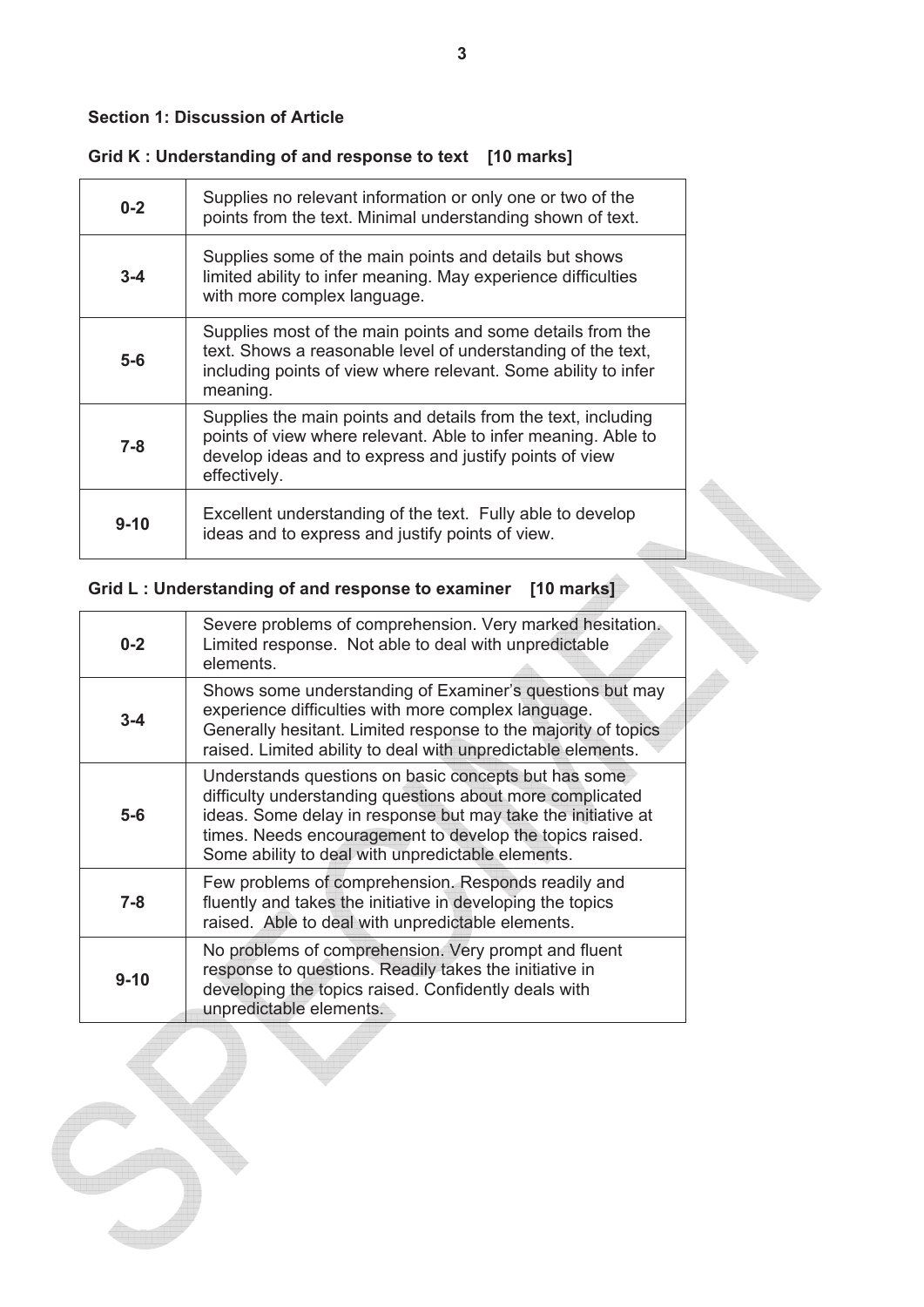# **Grid C.1 : Quality of Language (Accuracy) [5 marks]**

| $0 - 1$          | Little evidence of grammatical awareness. Persistent<br>serious and elementary errors (endings, verb forms, gender<br>of common nouns). Frequent first language interference.                                                                                                                                         |
|------------------|-----------------------------------------------------------------------------------------------------------------------------------------------------------------------------------------------------------------------------------------------------------------------------------------------------------------------|
| $\overline{2}$   | Evidence of gaps in basic grammar. Frequent errors of an<br>elementary kind (endings, verb forms, gender of common<br>nouns, adjectival agreements) but evidence of correct use<br>of simple sentence structures. Vocabulary and structures<br>may be quite strongly influenced by the candidate's first<br>language. |
| 3                | Shows evidence of fair understanding of grammatical<br>usage. Generally accurate use of simple sentence<br>structures. Some correct use of complex sentence<br>structures. The performance is likely to be patchy and<br>inconsistent.                                                                                |
| $\boldsymbol{4}$ | Language generally accurate. Shows a sound grasp of AS<br>and/or A2 structures, as appropriate. Generally correct use<br>of complex structures. Tenses and agreements good,<br>although there may be some inconsistency and errors in<br>more complex areas.                                                          |
| 5                | Characterised by a high and consistent level of accuracy in<br>use of complex structures, although there may be some<br>errors.                                                                                                                                                                                       |

# **Grid F.1 : Quality of Language (Range) [5 marks]**

| Ond T.T. Quality Of Language (Range)   Dinarks |                                                                                                                                                                                                                                                                  |  |
|------------------------------------------------|------------------------------------------------------------------------------------------------------------------------------------------------------------------------------------------------------------------------------------------------------------------|--|
| $0 - 1$                                        | Only simple sentence patterns. Very limited vocabulary. Very<br>limited range of structures.                                                                                                                                                                     |  |
| $\mathbf{2}$                                   | Use of a restricted range of vocabulary and structures.<br>Frequent repetition of the same words and phrases. Some<br>attempt (not necessarily successful) at the use of more<br>complex sentence structures.                                                    |  |
| 3                                              | Attempts to extend the range of vocabulary, though still<br>rather repetitive. Attempts to use more complex language<br>with some success in producing a range of syntax and<br>sentence structures appropriate to the task.                                     |  |
| 4                                              | Effective use of a range of vocabulary and structures<br>appropriate to the task, with little repetition. A positive attempt<br>to introduce variety and to use a range of complex sentence<br>structures (though not always able to maintain correct<br>usage). |  |
| 5                                              | Effective and confident use of a wide range of vocabulary<br>and idiom with a variety of complex sentence structures.                                                                                                                                            |  |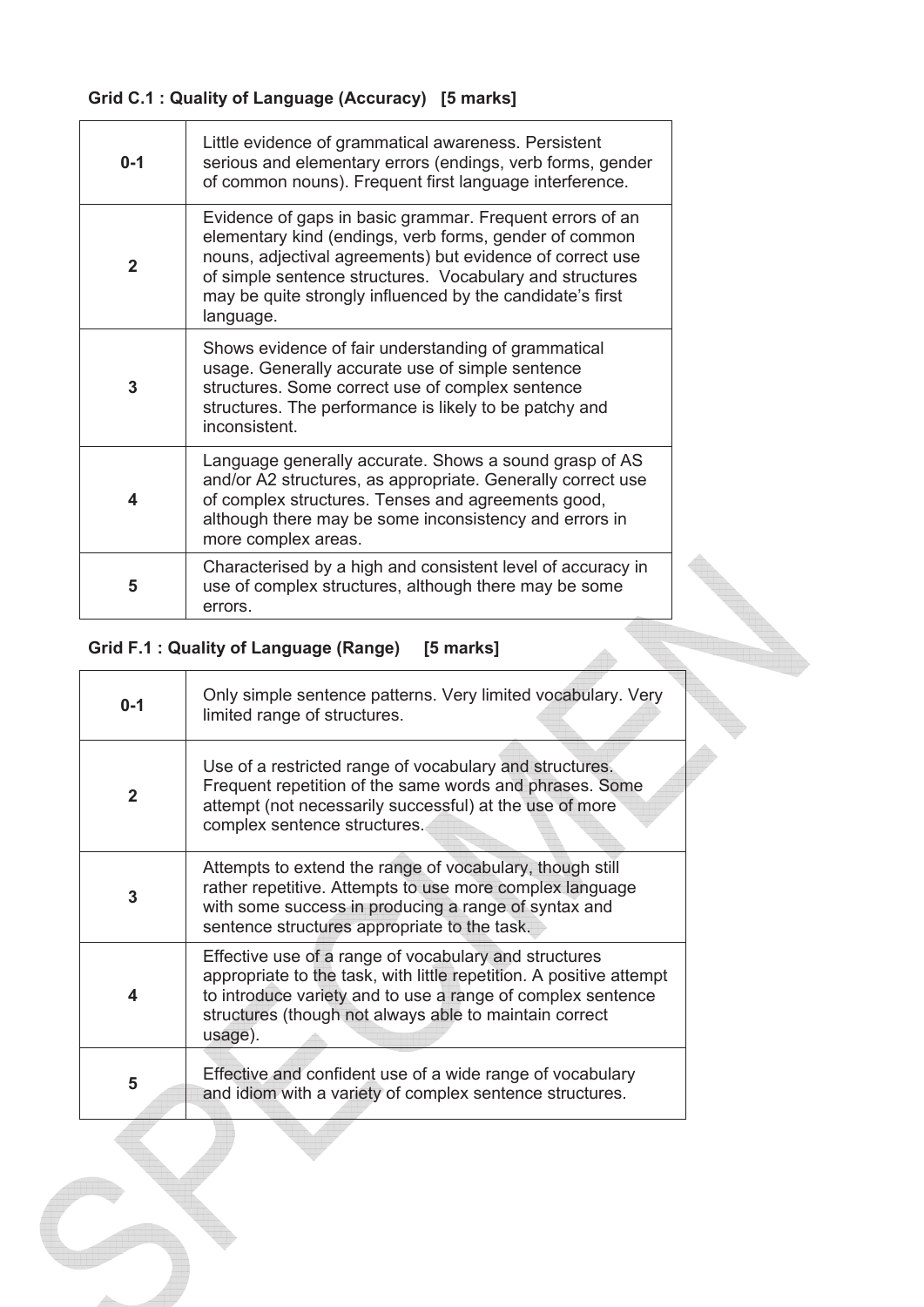### **Section 2: Topic Discussion**

# **Grid M : Development and justification of ideas [10 marks]**

| $0 - 2$  | Very few ideas. Ideas not explained or developed. Very<br>limited ability to convey even quite basic information. Very<br>superficial.                                         |  |
|----------|--------------------------------------------------------------------------------------------------------------------------------------------------------------------------------|--|
| $3 - 4$  | Shows a limited ability to develop or explain ideas and to<br>express opinions. May have some difficulty communicating<br>factual information. Often irrelevant or repetitive. |  |
| $5-6$    | Shows some ability to develop and explain ideas and to<br>express opinions. Able to convey information, not always<br>relevant.                                                |  |
| $7 - 8$  | Able to develop ideas and to express and justify points of<br>view effectively. Offers relevant information.                                                                   |  |
| $9 - 10$ | Well chosen relevant information to develop a range of ideas<br>and to justify points of view very effectively.                                                                |  |

## **Grid E.2 : Fluency, spontaneity, responsiveness [5 marks]**

| $0 - 1$      | Has some difficulty in understanding. Hesitant, with frequent<br>pauses, in responding to many of the examiner's questions<br>and comments. Fluency confined to pre-learnt material. |
|--------------|--------------------------------------------------------------------------------------------------------------------------------------------------------------------------------------|
| $\mathbf{2}$ | May be hesitant in responding. Responses to the examiner<br>are brief and sometimes inadequate. Fluency is often<br>confined to pre-learnt material.                                 |
| 3            | Responds reasonably promptly to the examiner, though with<br>occasional hesitation. Reasonably fluent and spontaneous at<br>times.                                                   |
| 4            | Able to respond readily and take the initiative, with little<br>hesitation. Most of the time is fluent and spontaneous and<br>can keep the momentum going.                           |
| 5            | Responds promptly and fully. Consistently shows initiative.<br>Leads the conversation. A fluent and spontaneous<br>performance throughout.                                           |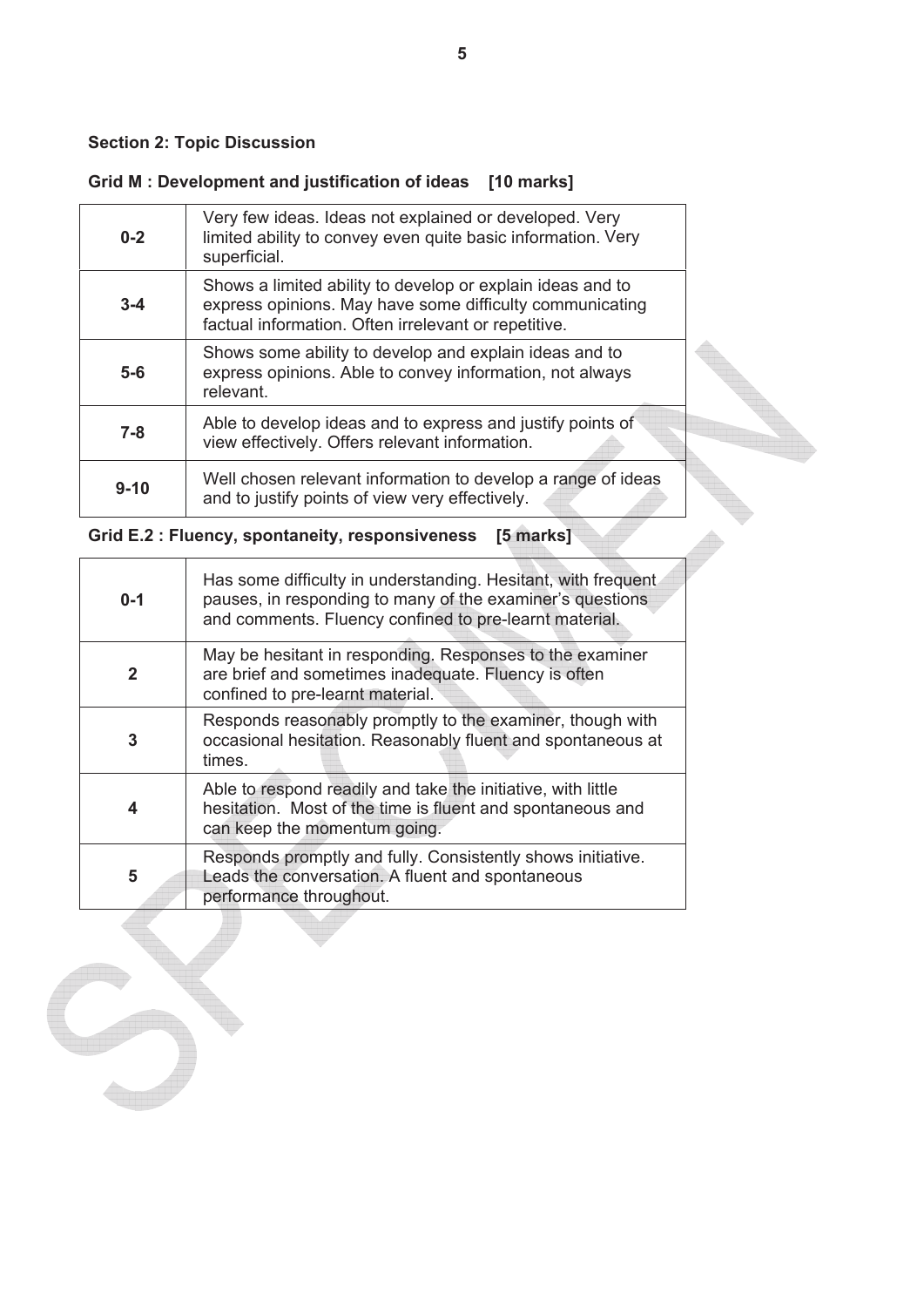# **Grid G : Pronunciation and intonation [5 marks]**

| $0 - 1$          | Comprehensible only with difficulty. Many sounds<br>mispronounced. Heavily influenced by candidate's first<br>language.                                         |  |
|------------------|-----------------------------------------------------------------------------------------------------------------------------------------------------------------|--|
| $\mathbf{2}$     | Pronunciation and intonation may be influenced by<br>candidate's first language and problems with more difficult<br>sounds sometimes impede communication.      |  |
| 3                | Pronunciation and intonation acceptable, in spite of a<br>number of errors which rarely impede communication.<br>Some problems with some more difficult sounds. |  |
| $\boldsymbol{4}$ | Pronunciation and intonation generally accurate, although<br>there may be occasional mispronunciation of more difficult<br>sounds.                              |  |
| 5                | Sounds authentic nearly all of the time. Only occasional<br>errors of pronunciation and intonation.                                                             |  |